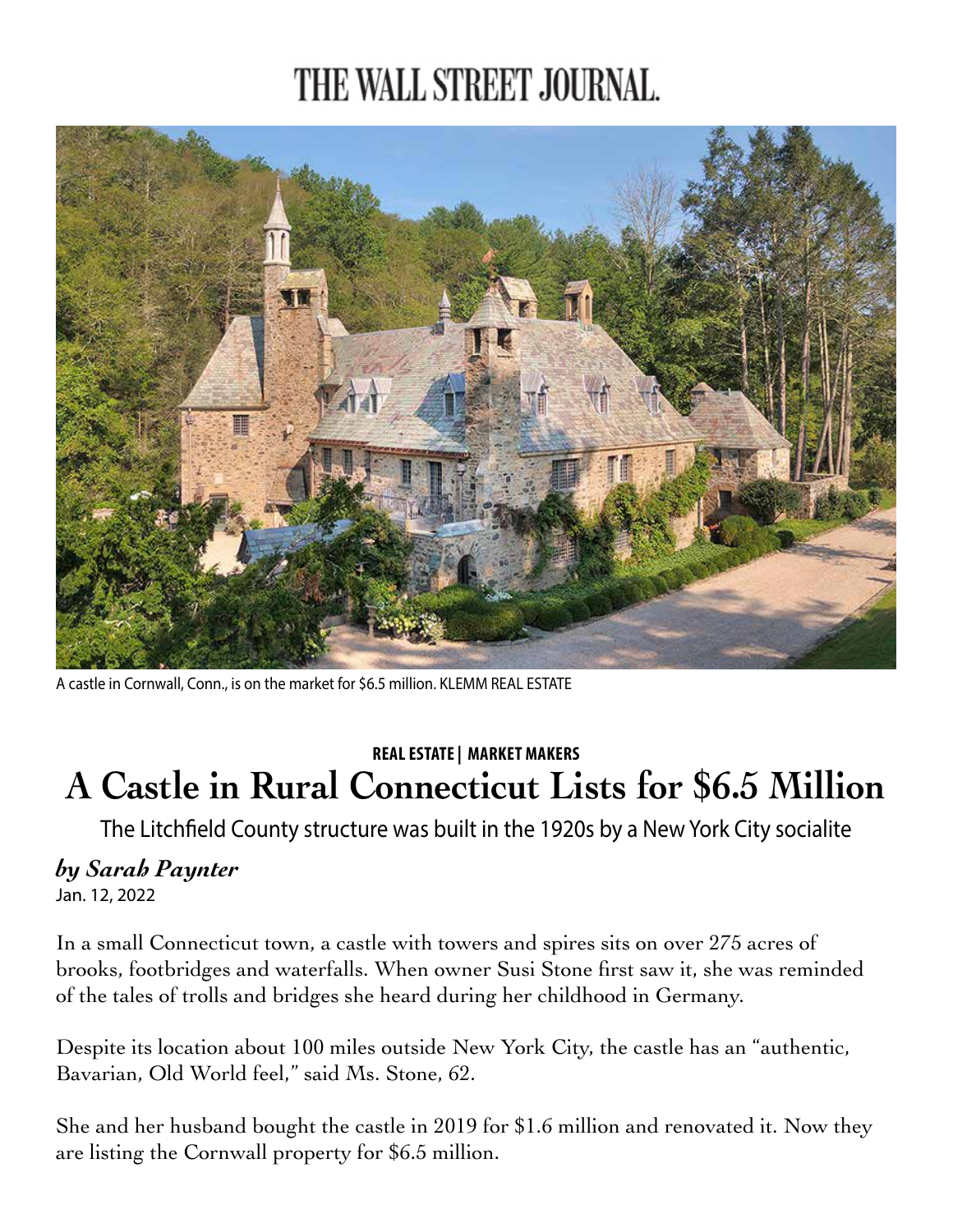

The castle has exposed ceiling beams. KLEMM REAL ESTATE



A dining room is paneled in dark cherry wood. KLEMM REAL ESTATE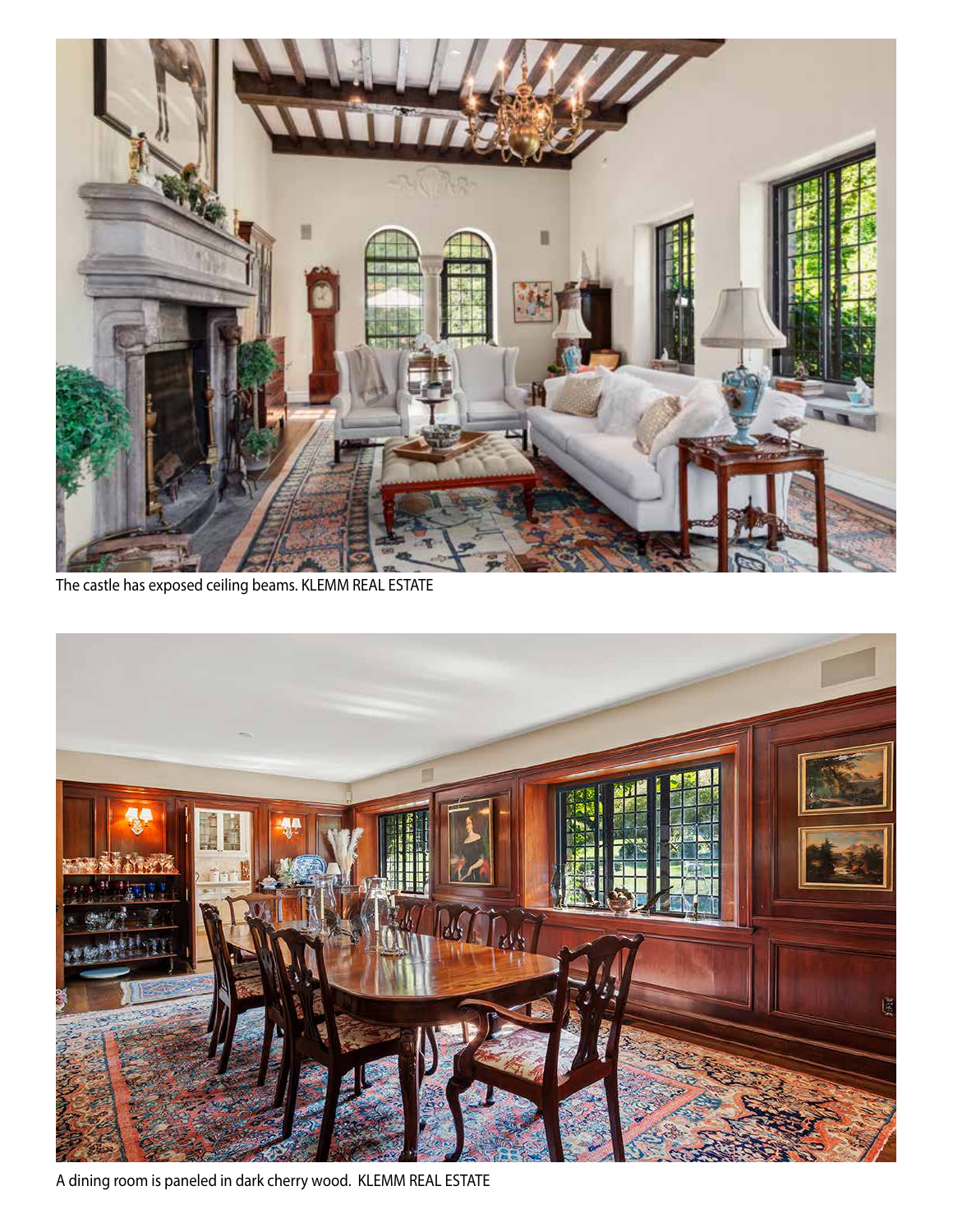

A sitting room. KLEMM REAL ESTATE



The sellers renovated the kitchen. KLEMM REAL ESTATE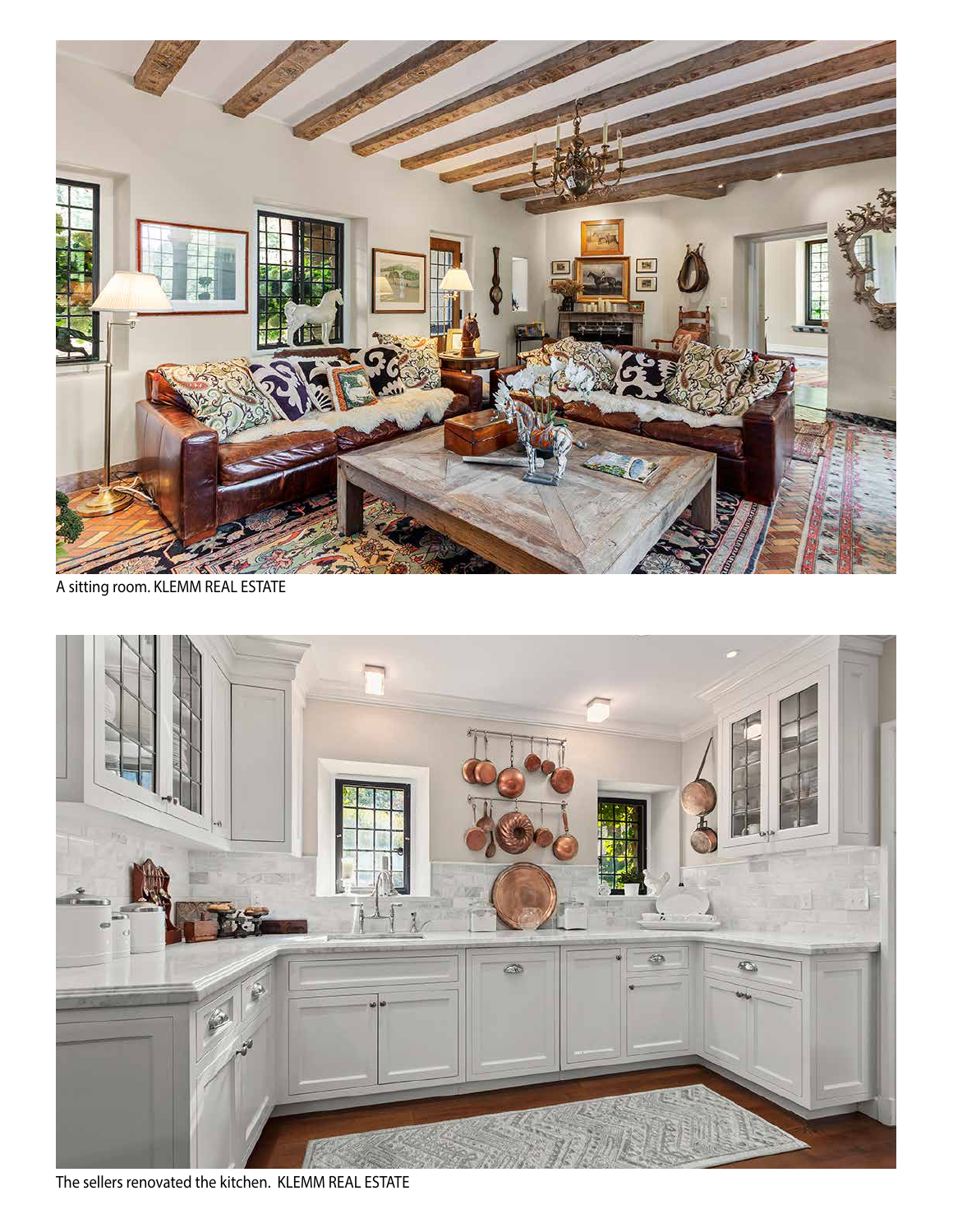

One of seven bedrooms in the castle. KLEMM REAL ESTATE

The structure spans about 8,800 square feet, said listing agents Maria Taylor and Graham Klemm of Klemm Real Estate. It was built in 1925 by railroad and banking heiress Charlotte Martin and her second husband, Dr. Walton Martin, according to historian Jeffrey Jacobson.

Almost a century later, Ms. Stone and her husband, Russell Barton, 70, bought the home out of foreclosure. The property had previously been owned by Alphonse Fletcher Jr., a former hedge-fund manager and founder of Fletcher Asset Management, which declared bankruptcy in 2012. Mr. Fletcher had purchased the home for \$5.925 million in 2001, according to property records. He couldn't be reached for comment.

Mr. Barton is a real-estate investor who recently converted a historic Litchfield jail into a mixed-use commercial and residential building. He and Ms. Stone said they did an extensive renovation of the castle, which had been vacant. They revamped the kitchen and bathrooms, put in new lighting and refinished the floors. The couple, who previously lived in Washington, Conn., moved into the pool house for the first few months of their ownership until renovations made the castle livable. Since then it has been their full-time home, they said.

Mr. Barton declined to disclose the total cost of the renovation. "There was a lot of money put in," he said.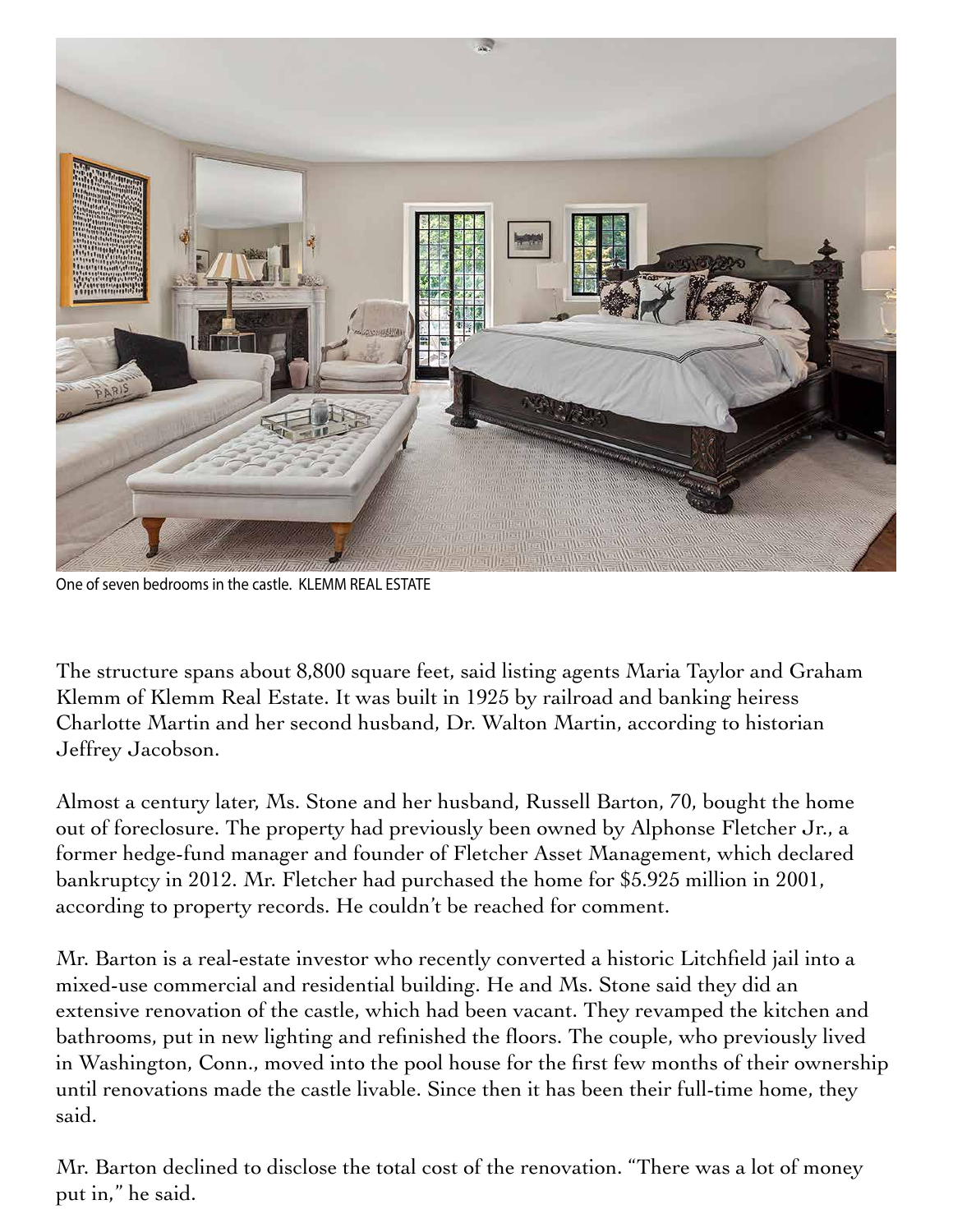

The estate also has a four-bedroom gate house, a two-bedroom chaueur's house and a pool house. PHOTOS: KLEMM REAL ESTATE

They have decided to sell the home to focus on building a horse farm business elsewhere in Litchfield County.

"When we got there, we said 'We're never leaving. This castle is forever,'" said Mr. Barton. But "when I sit on my hands, I get jumpy. So we're buying a 'hobby' and moving ourselves along."

Ms. Martin, who developed the landmarked Turtle Bay townhouses in Manhattan, was inspired to build the castle by her trips to Europe, said Mr. Jacobson. To build it, she commissioned the architecture firm of Edward C. Dean. She owned the castle until her death in 1961.